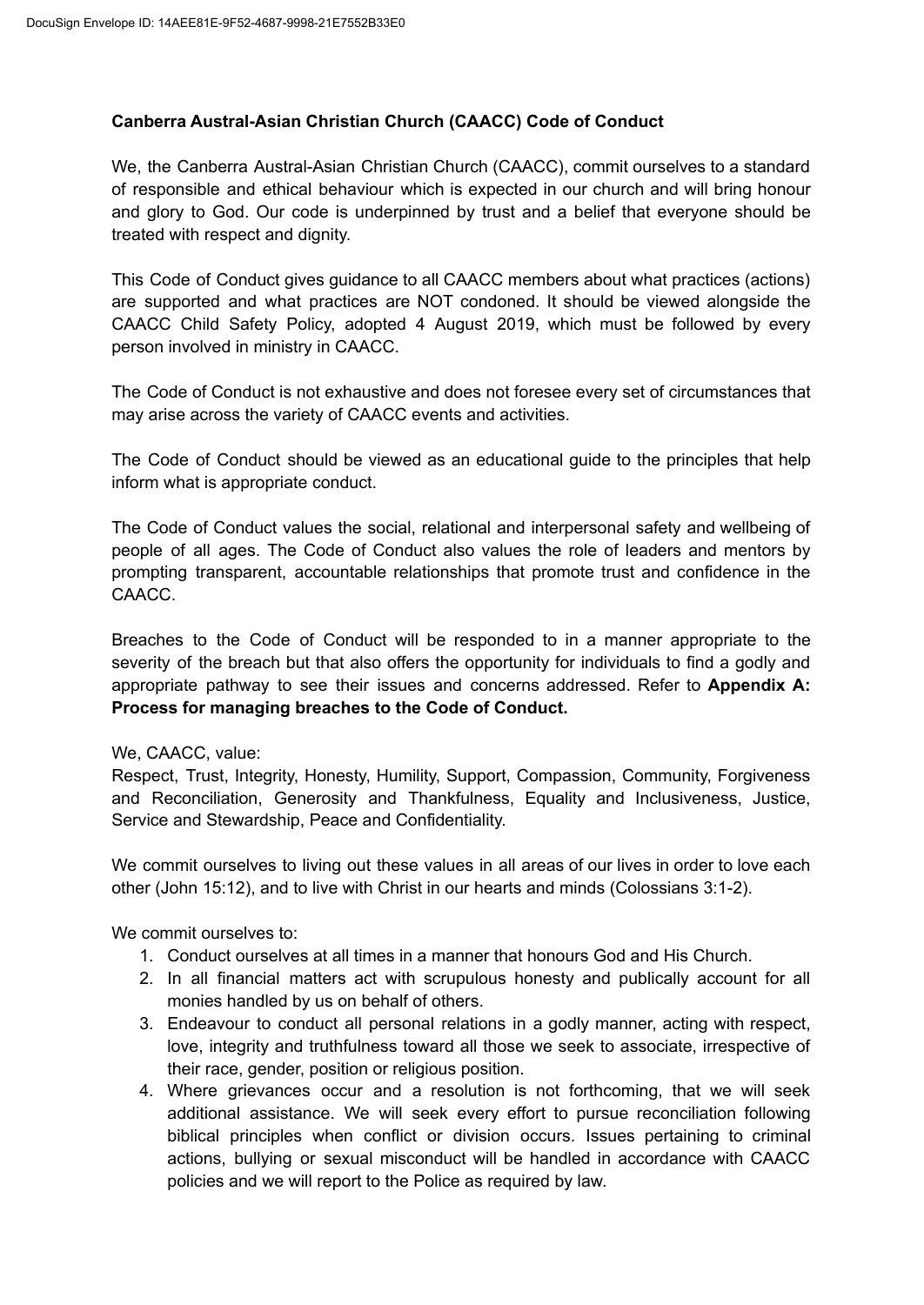- 5. Be diligent in providing each other with information and resources to fulfil our roles and be mindful of the expectations others have of us.
- 6. Be truthful and honest in our communication with each other. We will be willing to share our reflections, concerns and ideas with each other.
- 7. Be loyal in our support of each other and other church members. We may express our opinions robustly but understand that once collective decisions have been reached we support the outcomes.
- 8. Actively promote:
	- a. A safe environment where abuse of any nature is neither tolerated nor able to take place.
	- b. A safe environment where bullying of any kind is neither tolerated nor able to take place. Bullying can include:
		- i. Exclusion from a group or activity
		- ii. Intimidation
		- iii. Extortion
		- iv. Use of digital devices to harass
	- c. A safe environment where harassment is neither tolerated nor allowed to take place. Harassment is unwelcome conduct whether intended or not which makes another person feel offended, belittled, threatened which may occur through a single incident or a series of incidents over a period of time. Harassment can include:
		- i. Unwelcome physical contact
		- ii. Gestures or language that could give offence including unwarranted shouting
		- iii. Unjustified or unnecessary comments about a person's attributes or abilities.
	- d. A safe environment where potential conflicts of interest are discouraged, including in financial matters (such as commercial dealings, borrowings, or joint investments)

Responsible People: The Board of Elders accepts ultimate responsibility for ensuring the safety for all attendees of the CAACC. Appointed Risk Management Officers are responsible for the overseeing and integration of the Code of Conduct and ChildSafe SP3 into the CAACC, and report quarterly to the Board of Elders. Risk Coordinators are responsible for ensuring the ChildSafe SP3 is implemented in their area of ministry and reporting every second month to the RMO. Members of the Board of Elders and the appointed Risk Management Officers must have a valid 'Working with Vulnerable People Check'. Refer to **Appendix B: List of CAACC Risk Positions, Role Requirement and Risk Documents**.

Confidentiality: confidentiality and trust are fundamental to sound church relationships and must be upheld within the constraints of the law and statutory requirements. Voluntary reporting is strongly encouraged where a belief has been formed that there is a requirement to do so.

Record-keeping: information and documents that contain personal information must be stored confidentially and secured in accordance with the CAACC Privacy Policy.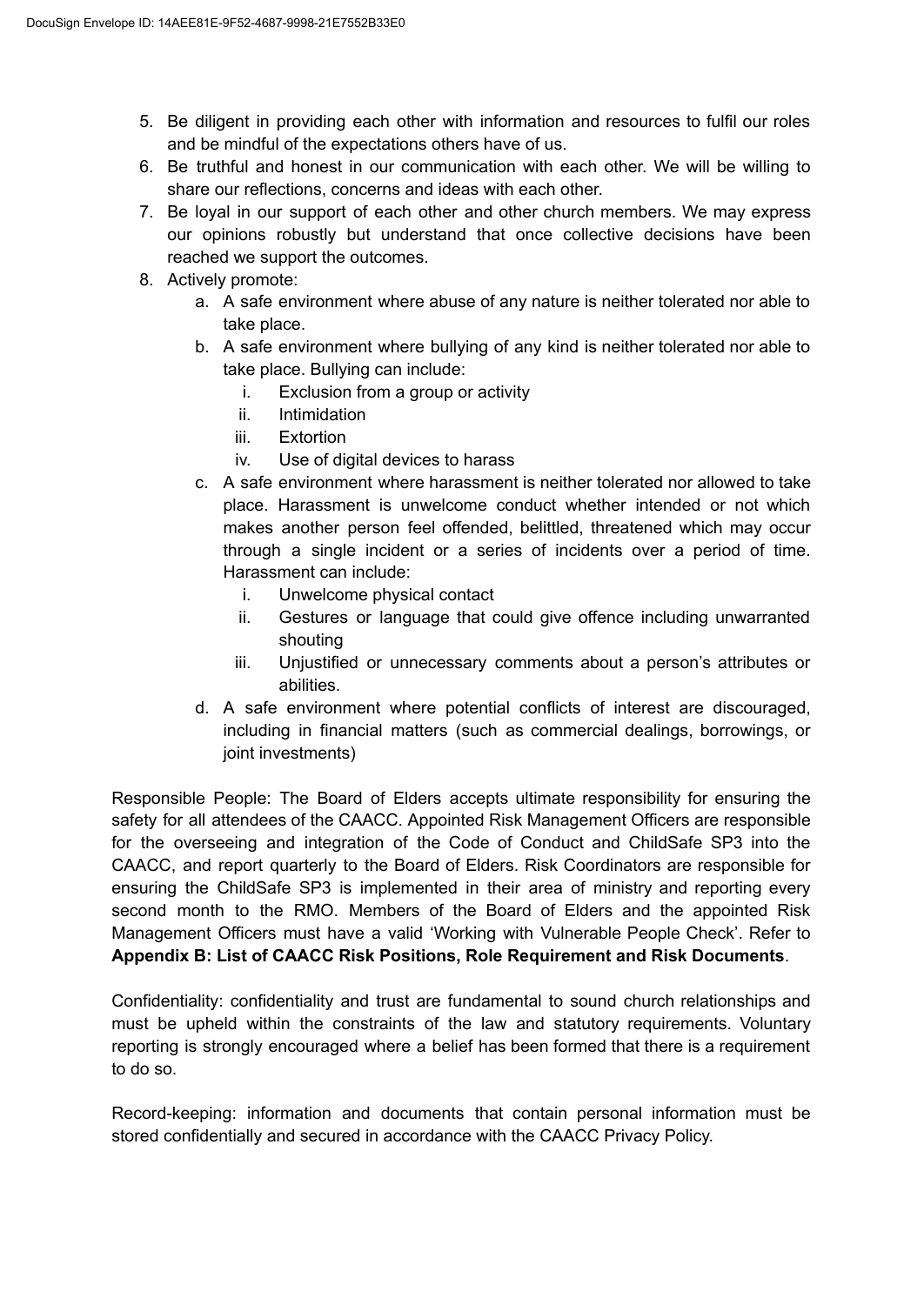This code of conduct will be reviewed annually at the first CAACC Board of Management leadership meeting following the church's annual general meeting (AGM).

| Signed:                           |           |        | Tony Kwan | DocuSigned by:<br>Tony tewan |
|-----------------------------------|-----------|--------|-----------|------------------------------|
|                                   |           | (Name) |           | (Signature)                  |
| Chair BOM<br>Leadership Position: |           |        |           |                              |
| Date:                             | 9/28/2021 |        |           |                              |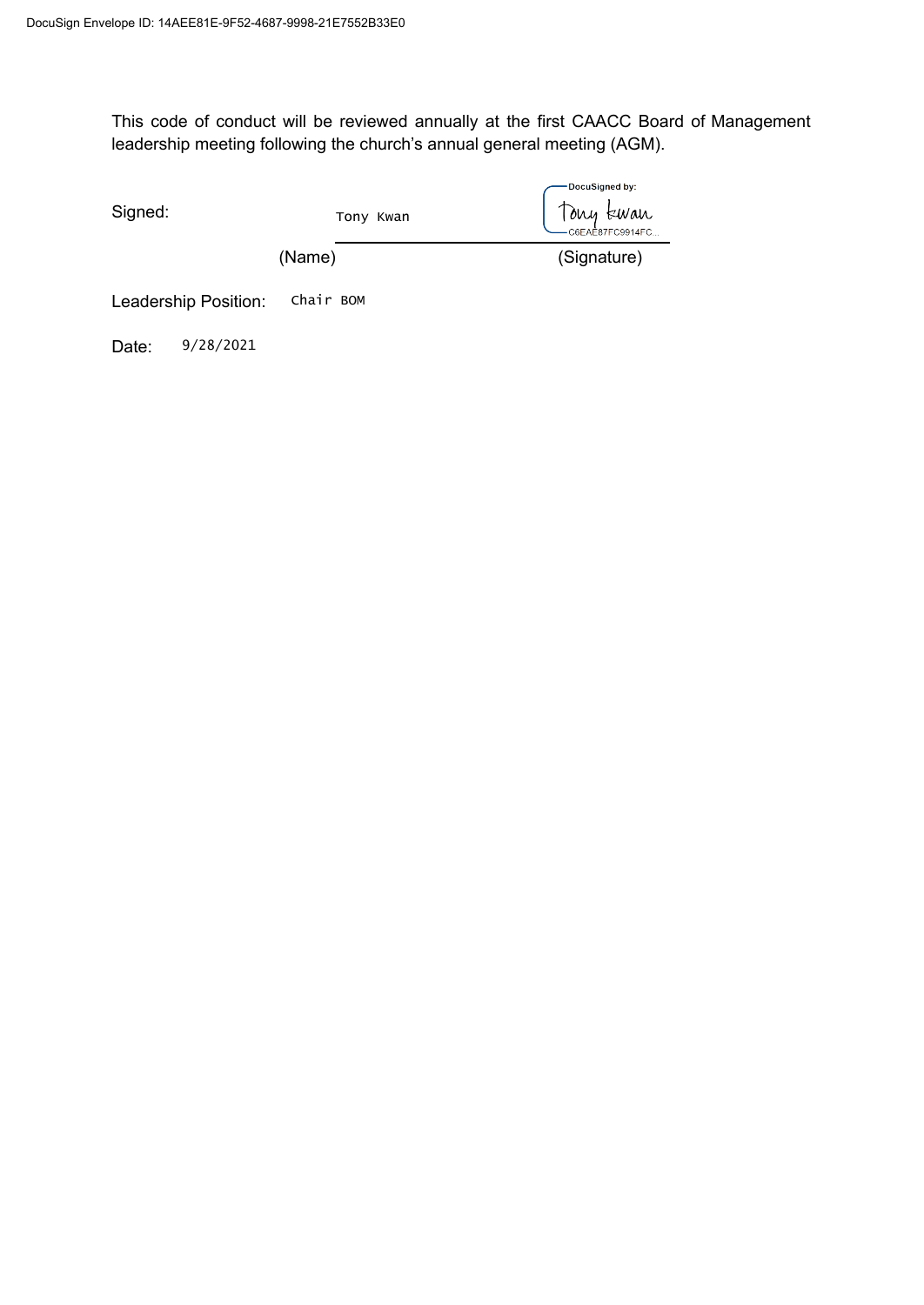### **Appendix A: Process for managing breaches to the Code of Conduct**

The CAACC Code of Conduct outlines expectations of behaviour and appropriate boundaries for all members and in particular leaders of a church. However, in every community there are situations where issues arise and behaviour occurs that can cause offense or hurt between individuals. It is important that as Christian communities, we ensure that the response to this behaviour is appropriate to the severity of the breach but also offers the opportunity for individuals to find a godly and appropriate pathway to see their issues and concerns addressed.

The CAACC process for managing breaches to the Code of Conduct is underpinned by the core biblical values of truth-telling (Ephesians 4:15,25), justice-seeking (Micah 6:8), grace-giving (Colossians 3:13) and peace-making (Matthew 5:9, Ephesians 4:2-3).

Where concerns have been identified they should be dealt with quickly to ensure that the matter does not become more complex and any anguish is resolved. The below steps outline the resolution process the RMO or church leaders are to follow when a concern has been reported. Should a concern involve the RMO or a church leader, or there is a conflict of interest, appropriate separation must be made to maintain the integrity of the resolution process.

### **Resolution Process**

1. **Criminality Assessment:** Prior to any internal incident management, a criminality assessment must first take place to determine if any criminal law has been broken. If an offence has been deemed criminal, the incident must immediately be reported to the appropriate authority - local police, child protection. When appropriate the church leadership must offer assistance to the person making the report and provide support to all parties through the process.

The following steps may take place in conjunction with a reported incident.

2. **Personal Reflection:** Take some time before God to pray and reflect on the offence or injury you have received. In some situations you may decide not to take the matter further, in other situations important principles may be at stake and the situation needs to be taken further.

If you are unsure about the right response, you may choose to seek wise counsel for yourself before taking the situation further Seek a godly counsellor, pastor, leader or mentor to share with. The focus of this is to gain clarity on the right path to take and to be accountable in the situation to act with integrity, wisdom and towards making peace. This consultation must be distinguished from gossip or sharing the incident with others in order to gain sympathy and support, which are inappropriate.

3. **Informal Discussion:** A key step in resolution is to go to the other person informally and in private and share your concern. Seek to understand the perspective and viewpoint of the other. Be willing to receive an apology or respond to a process of restoration if it is offered. If the matter is resolved, no further action is needed.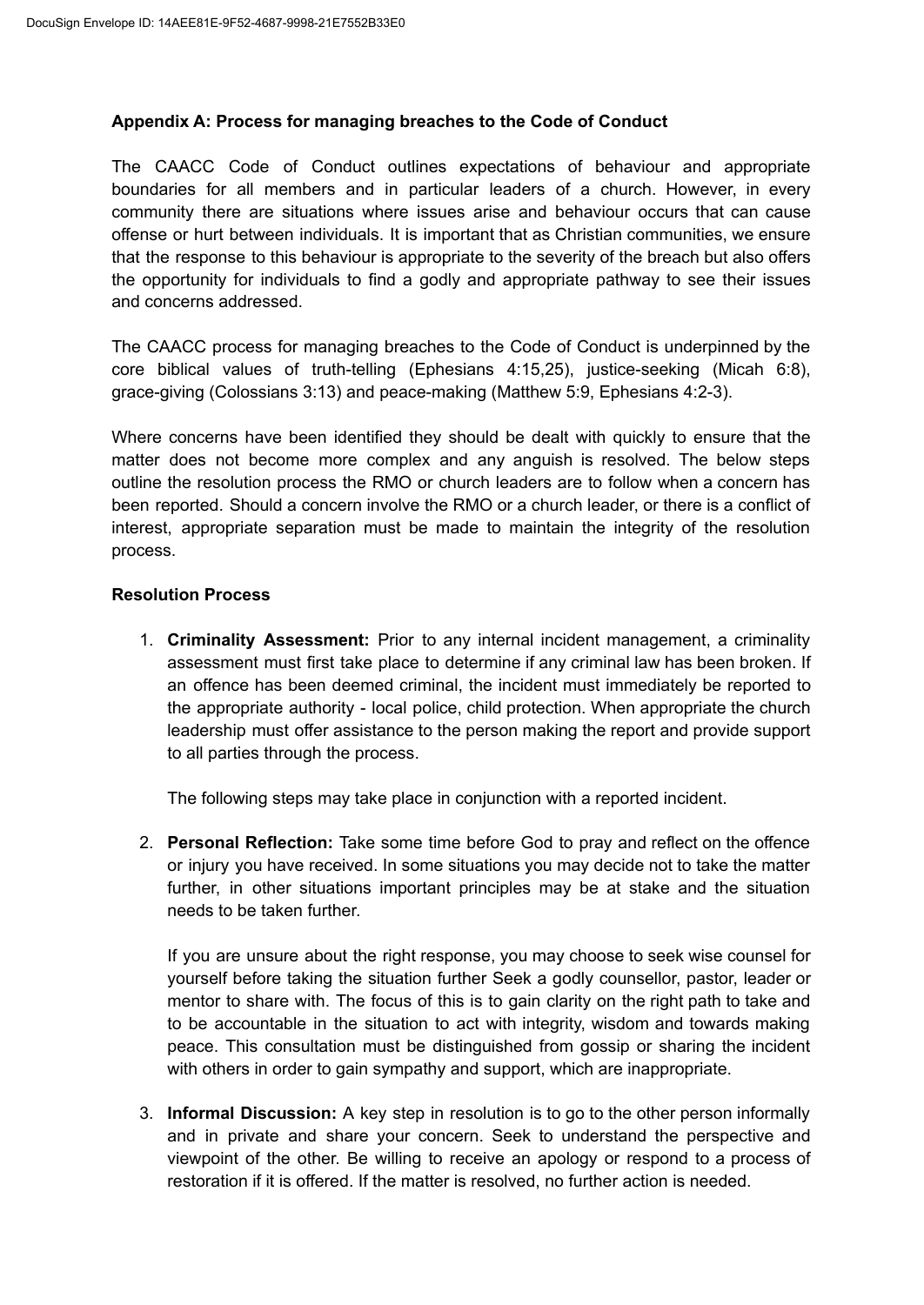If you are on the receiving end of a discussion of this nature, be quick to listen, make sure you understand what the person is sharing. Guard yourself from simply reacting. If you need time to reflect, ask for it. If you can see what you have done and can accept responsibility for it, apologise and seek forgiveness.

- 4. **Formal Discussions:** If step two fails to reach a resolution, ask that it move to a formal process. Here others may be invited to be involved as either support people or informal facilitators. At this level it is appropriate that some record be kept of what occurs. If resolved, no further action is required. Normally the church leadership would be notified that this has happened. The meeting should be pre-arranged and both parties have the opportunity for support people present Formal discussion to take place within two weeks from the date requested.
- 5. **Formal Mediation:** If step three fails, then the church (elders or pastor) should be notified and with the agreement of all, a trained mediator should be appointed who will meet with both parties and then facilitate a discussion together. Opportunities for interpersonal reconciliation are usually given. Points of agreement and disagreement are usually documented along with the outcome. Usually a solution which is acceptable to both is negotiated. If agreement is reached, no further action is required. A confidential report is given to the church leadership as well as to the individuals. Keeping the agreement is a matter of trust on both sides.

Formal Mediation to occur within a month from the date of the formal discussion.

6. **Arbitration:** If step four fails, the church and both parties may agree to abide by the ruling of an appointed and agreed arbiter or arbitration panel. Again this person or panel is appointed by the church. In this scenario the arbiter interviews both parties and may ask for further witnesses. The case is examined and principles of justice applied. A judgement is given and the parties by their own agreement should abide by it. If this step fails, the situation has moved beyond the ability of the community to handle it internally and it must be referred to the civil courts.

Arbitration to occur within two months from the date of the formal mediation.